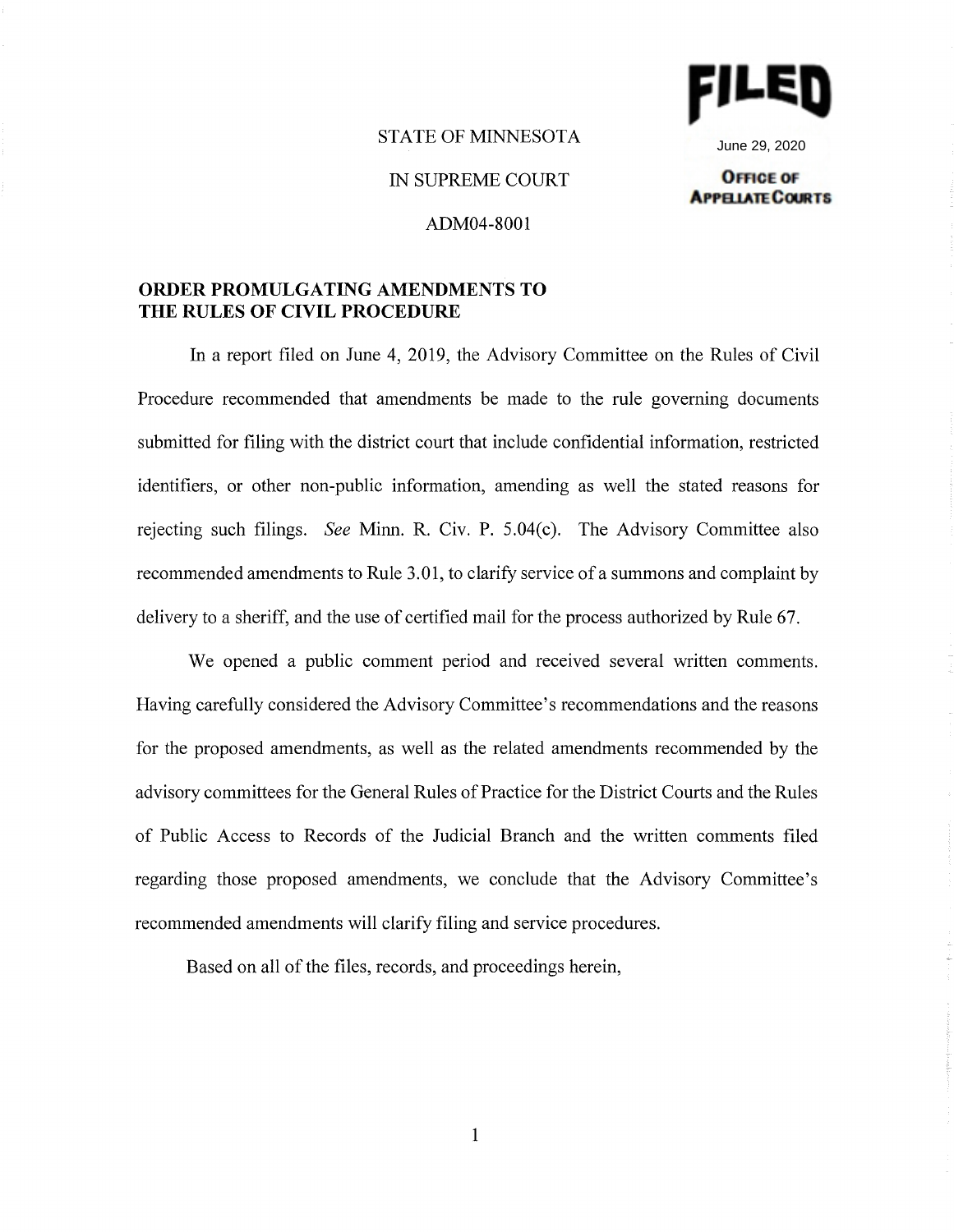## IT IS HEREBY ORDERED THAT:

1. The attached amendments to the Rules of Civil Procedure are prescribed and promulgated as shown below.

2. The amendments to Rule 3.01 and Rule 67.02 are effective as of September 1, 2020, and shall apply to all cases filed on or after that date.

3. The amendments to Rule 5.04 are effective as of January 1, 2021, and shall apply to all documents filed on or after that date, unless the district court concludes that application of the rule as amended in a case pending as of the effective date is not feasible or would work an injustice in the case. *See* Minn. **R.** Civ. **P.** 86.0l(b).

4. The Advisory Committee comments are included for convenience and do not reflect court approval of the comments.

Dated: June 29, 2020

BY THE COURT:

hinofine Dibles

Lorie S. Gildea Chief Justice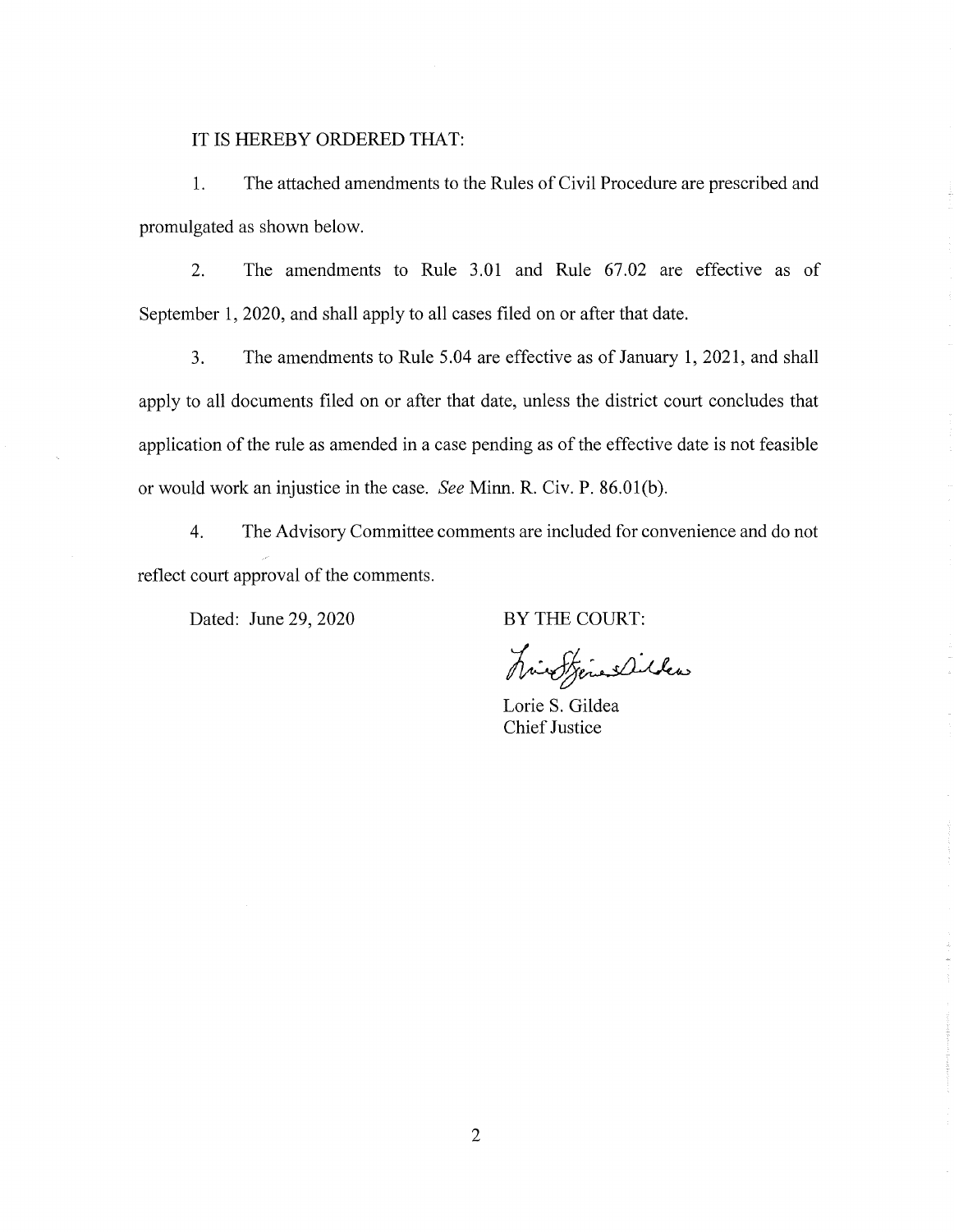### **AMENDMENTS TO THE RULES OF CIVIL PROCEDURE**

*[Note: In the following amendments, deletions are indicated by a line drawn through the words and additions are indicated by a line drawn under the words.]* 

### **RULE 3. COMMENCEMENT OF THE ACTION; SERVICE OF THE COMPLAINT; FILING OF THE ACTION**

#### **3.01. Commencement of the Action**

A civil action is commenced against each defendant:

- (a) when the summons is served upon that defendant; or
- (b) at the date of signing of a waiver of service pursuant to Rule 4.05; or
- ( c) when the summons is delivered for service to the sheriff in the county where the defendant resides for servicepersonally, by U.S. Mail (postage prepaid), by commercial courier with proof of delivery, or by electronic means consented to by the sheriff's office either in writing or electronically: but such delivery shall be ineffectual unless within 60 days thereafter the summons is actually served on that defendant or the first publication thereof is made.

Filing requirements are set forth in Rule 5.04, which requires filing with the court within one year after commencement for non-family cases.

#### **Advisory Committee Comments-2020 Amendments**

Rule 3.01 is amended to clarify the forms of delivery to sheriffs that may be used to commence an action. It does not restrict or change how service on the defendant is accomplished.

The committee expects that most sheriffs will make available on their websites or will provide information upon inquiry as to how they prefer to receive requests for service under this rule. Transmittal by U.S. Mail is expressly authorized, and a party may use Certified Mail, Return Receipt Requested in order to obtain proof of receipt. The rule also authorizes delivery to the sheriff by commercial courier ( e.g., Federal Express, UPS), which may be most effective in getting the required documents in the sheriff's hands and would also create a record of delivery (although the rule does not require a proof of delivery).

The amended rule intentionally does not authorize delivery to the sheriff in the proper county by facsimile. As anachronistic and inconvenient as facsimile is for most purposes in 2020, it is particularly ill-suited for this purpose. Minn. R. Civ. P. 3.02 requires service of the complaint with the summons and that may result in lengthy facsimile transmissions. Moreover, faxes impose undue burdens on sheriffs' offices. Sheriffs in most counties will accept delivery by hand delivery, U.S. Mail, commercial courier, or email to a designated email address.

\* \* \*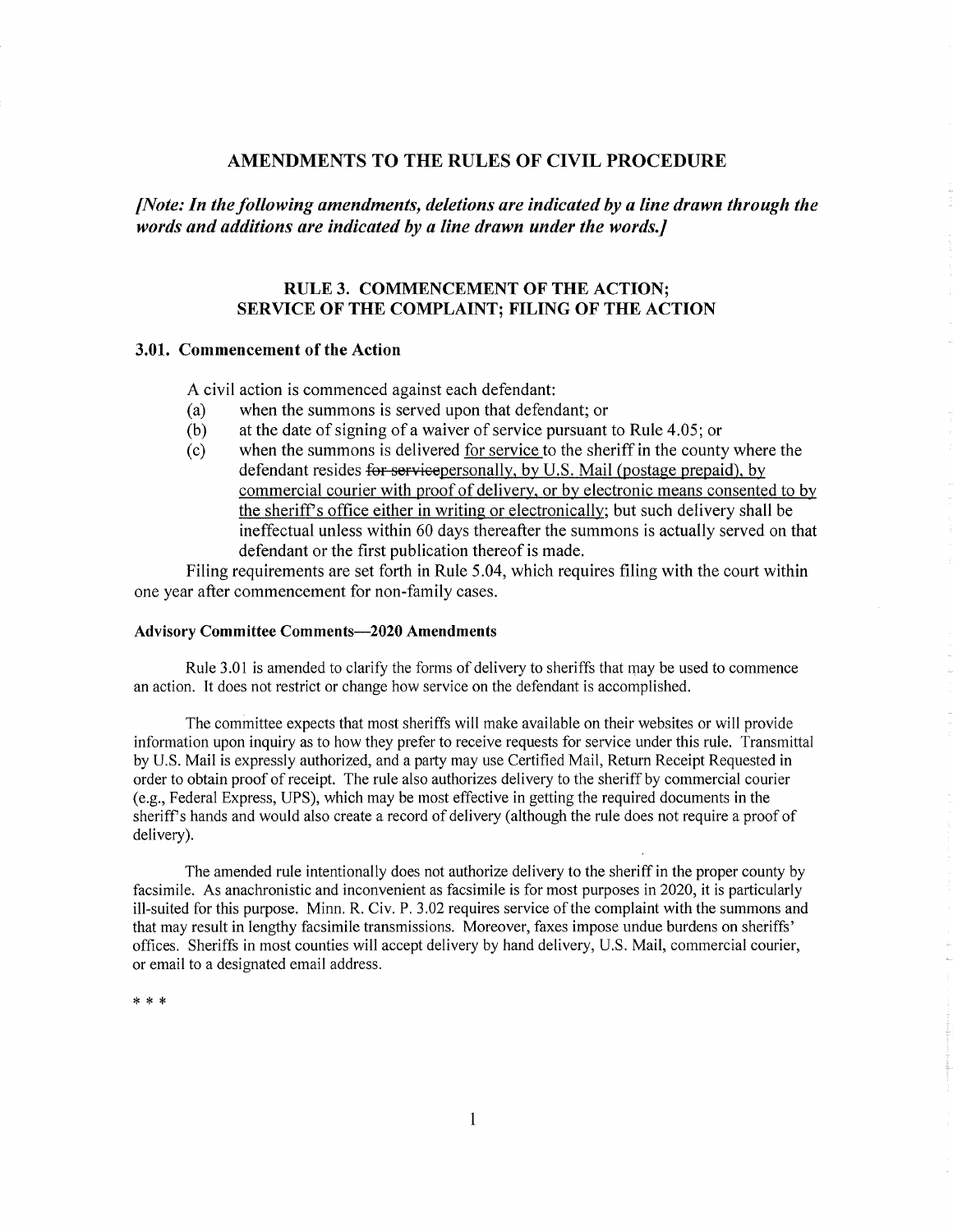#### **RULE 5. SERVICE AND FILING OF PLEADINGS AND OTHER DOCUMENTS**

\* \* \*

### **5.04. Filing; Certificate of Service**

(a) **Deadline for Filing Action.** Any action that is not filed with the court within one year of commencement against any party is deemed dismissed with prejudice against all parties unless the parties within that year sign a stipulation to extend the filing period. This paragraph does not apply to family cases governed by rules 301 to 378 of the General Rules of Practice for the District Courts.

(b) **Filing of Documents After the Complaint; Certificate of Service.** All documents after the complaint required to be served upon a party, together with a certificate of service specifying the details of how and when service was accomplished and signed under oath or penalty of perjury by the person effecting service, shall be filed with the court within a reasonable time after service, except disclosures under Rule 26, expert disclosures and reports, depositions upon oral examination and interrogatories, requests for documents, requests for admission, and answers and responses thereto shall not be filed unless authorized by court order or rule. If a document is electronically filed and electronically served together using the district court's e-service system, no separate proof of service is required.

( c) **Rejection of Filing.** The administrator shall not refuse to accept for filing any documents-document presented for that purpose solely because it is not presented in proper form as required by these rules or any local rules or practices. Documents may be rejected for filing if:

- (1) tendered without a required filing fee or a correct assigned file number;
- (2) tendered to an administrator other than for the court where the action is pending; or
- (3) the document constitutes a discovery request or response submitted without the express permission of the court; or
- (4) the document contains a restricted identifier or other non-public information submitted in violation of Rules 11.02, 11.03, or 11.04 of the General Rules of Practice for the District Courts. This clause *(* 4) shall not apply to criminal, civil commitment, juvenile protection, or juvenile delinquency cases, or to medical records in any type of case.

(d) **Relation Back.** On motion and in the interests of justice, the court may deem a filing rejected under paragraphs  $(c)(1)$  and  $(c)(4)$  of this rule to be filed as of the time and date it was originally tendered to the appropriate administrator for filing.

#### **Advisory Committee Comment-2020 Amendments**

Rule  $5.04(b)$  is amended to expressly require that proof of service be provided either by: (1) both eFiling and eServing a document together using the court's e-Filing System (with the system-generated proof of service eliminating the need to file separate proof of service); or (2) by filing a separate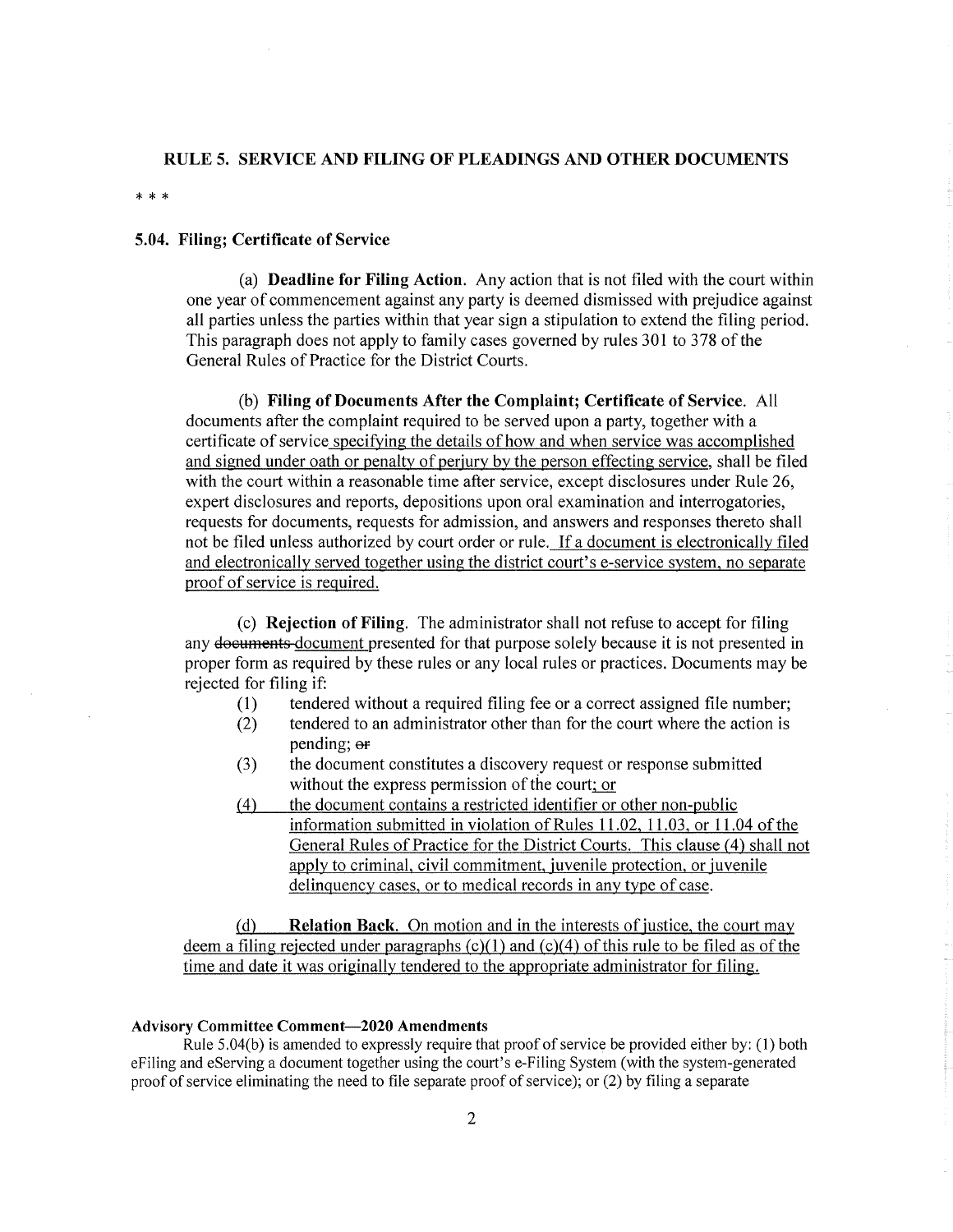certificate of service. The amended rule specifies that a certificate of service must be signed under oath or penalty of perjury by the person effecting service. The certificate must also establish the specific time and manner of services, as this information is often required to determine the deadline for response.

Rule 5.04(c) is amended to add the new subdivision (4), to authorize court administrators to reject for filing any document containing restricted identifiers or other information that may not properly be filed in a public document. The specific definitions of what information may not be filed are contained in Rules 11 and 14 of the Minnesota General Rules of Practice for the District Courts.

Rule 5.04(d) is new and is intended to prevent a rejection for filing from having case-ending or other severe consequences for a timely attempt to file a document that contains non-public information. Relief is not automatic under the rule, and in most cases the document will not be deemed filed until a version that complies with the rules is filed. If the filing date is crucial, however, the rule authorizes a motion to have the filing of a compliant version deemed filed as of the time of the original attempted filing. The rule requires that the moving party demonstrate that relief is required "in the interests of justice." This standard does not focus on whether there is a good excuse for the initial, non-compliant document being tendered for filing so much as whether the consequences of rejection are severe or irreparable. This might occur for those relatively rare cases where an action is commenced by filing the complaint. *See, e.g.,* Minn. Stat. § 514.11 (requiring timely filing of mechanic's lien foreclosure action).

\* \* \*

### **VII. PROVISIONAL AND FINAL REMEDIES AND SPECIAL PROCEEDINGS**

\* \* \*

#### **RULE 67. DEPOSIT IN COURT**

\* \* \*

#### **67.02. When No Action is Brought**

When money or other personal property in the possession of any person, as bailee or otherwise, is claimed adversely by two or more other persons, and the right thereto as between such claimants is in doubt, the person in possession, though no action is commenced against that person by any of the claimants, may place the property in the custody of the court. The person in possession shall apply to the court of the county in which the property is situated, setting forth by petition the facts which bring the case within the provisions of this rule, and the names and places of residence of all known claimants of such property. If satisfied of the truth of such showing, the court, by order, shall accept custody of the money or other property, and direct that, upon delivery and upon giving notice thereof to all persons interested, personally or by-registered certified mail as prescribed in such order, the petitioner is relieved from further liability on account thereof. This rule shall apply to cases where property held under like conditions is garnished in the hands of the possessor; but in such cases the application shall be made to the court in which the garnishment proceedings are pending.

\* \* \*